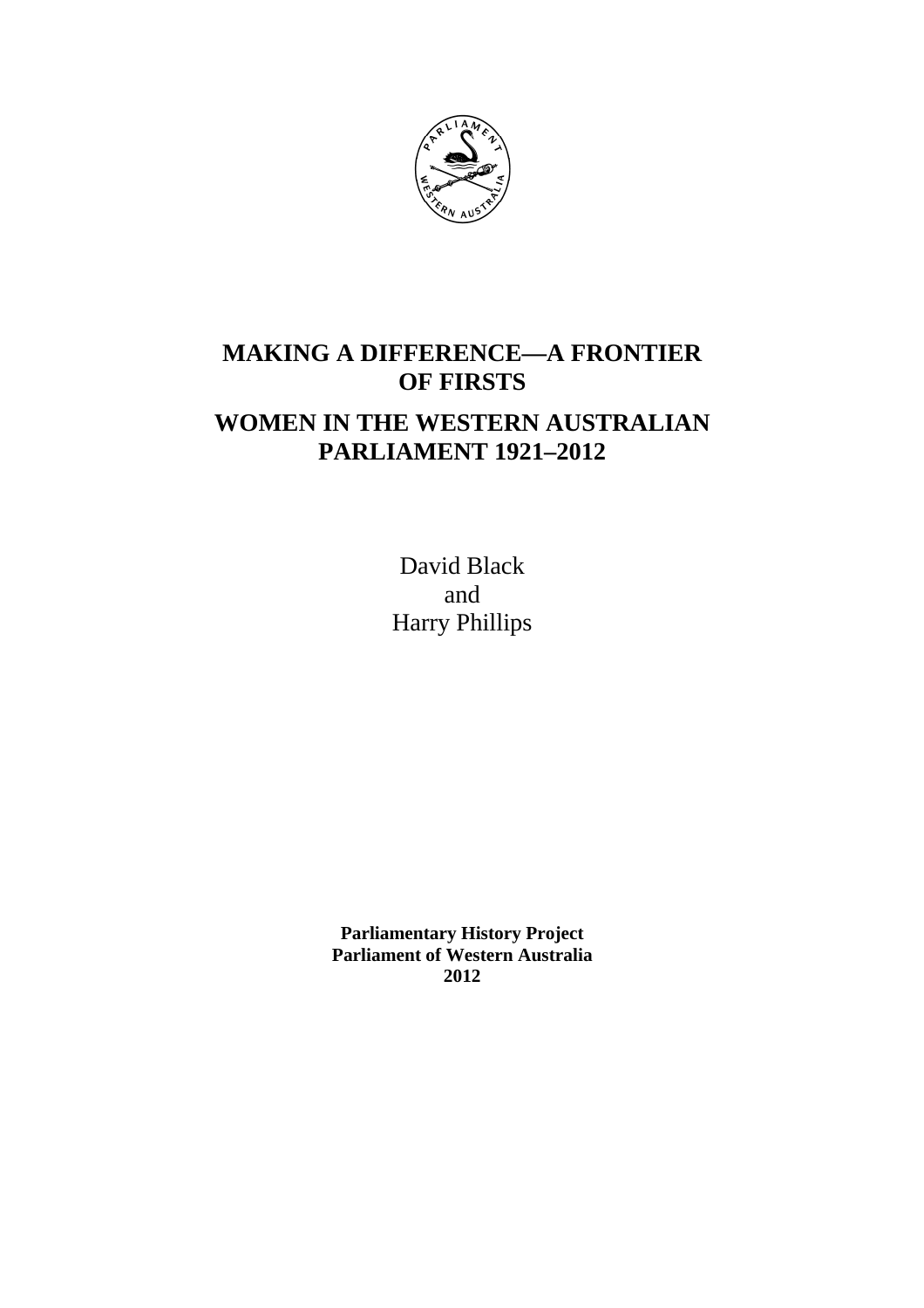## **HILDA MARGARET TURNBULL**



MLA Collie 4 February 1989–10 February 2001 (NP). Shadow Minister 1989–1993. Chairman Select Committee on Intervention in Childbirth 1994–1995. Member Select Committees on National HIV/AIDS Strategy White Paper; Country Hospitals and Nursing Posts; Science and Technology; and Heavy Transport. Member Library Committee 1993–1998. First woman National (Country) Party member elected to the Legislative Assembly.

In 1989, Hilda Turnbull became the first woman to become a National Party (Country Party) member of the Legislative Assembly when she won the seat of Collie from the ALP. In so doing she broke what had been an uninterrupted sequence of Labor Party representation for that seat since 1908. Her predecessor Tom Jones had been the Labor member since 1968 and, before him, Harry May (from 1947) and Arthur Wilson (from 1908 to 1947) had long periods as the sitting Labor members for the coalmining centre. By 1989, however, the electorate had changed significantly in composition becoming less dominated by the mining township of Collie. Subsequently it encompassed Boddington, Boyup Brook, Balingup, Donnybrook, Greenbushes (until 1996) and, from 1996, Boyanup, Dardanup and Burekup. Hilda had first contested Collie in 1974 on behalf of the National Alliance (Country Party and Democratic Labor Party) and again in 1986 she contested the seat for the National Party. Residual support from those campaigns probably assisted her election in 1989, and this despite gaining only 30.90 per cent of the first preference vote. Her share of the primary vote increased to 39.94 per cent in 1993 and then to 59.27 per cent in 1996, the latter in a straight contest with a Labor candidate: by contrast, in 1989 and 1993 there had been five and six contestants respectively. Further success in 1996 was followed by a very narrow loss in 2001, which in some circles was attributed to the 'donkey vote' due to her unfavourable ballot position.

On entering Parliament, Hilda was immediately assigned shadow responsibilities and relied upon to give a woman's rural perspective. In addition, her experience as a medical practitioner meant that her expertise was a valuable resource to the Parliament and the numerous select committees of which she was a member. The list of select committees included the inquiry into the National HIV/AIDS Strategy White Paper 1989–1990, Country Hospitals and Nursing Posts, Science and Technology, and Heavy Transport. She was the Chairman of the Select Committee on Intervention in Childbirth. For five years, from 1993 to 1998, she was a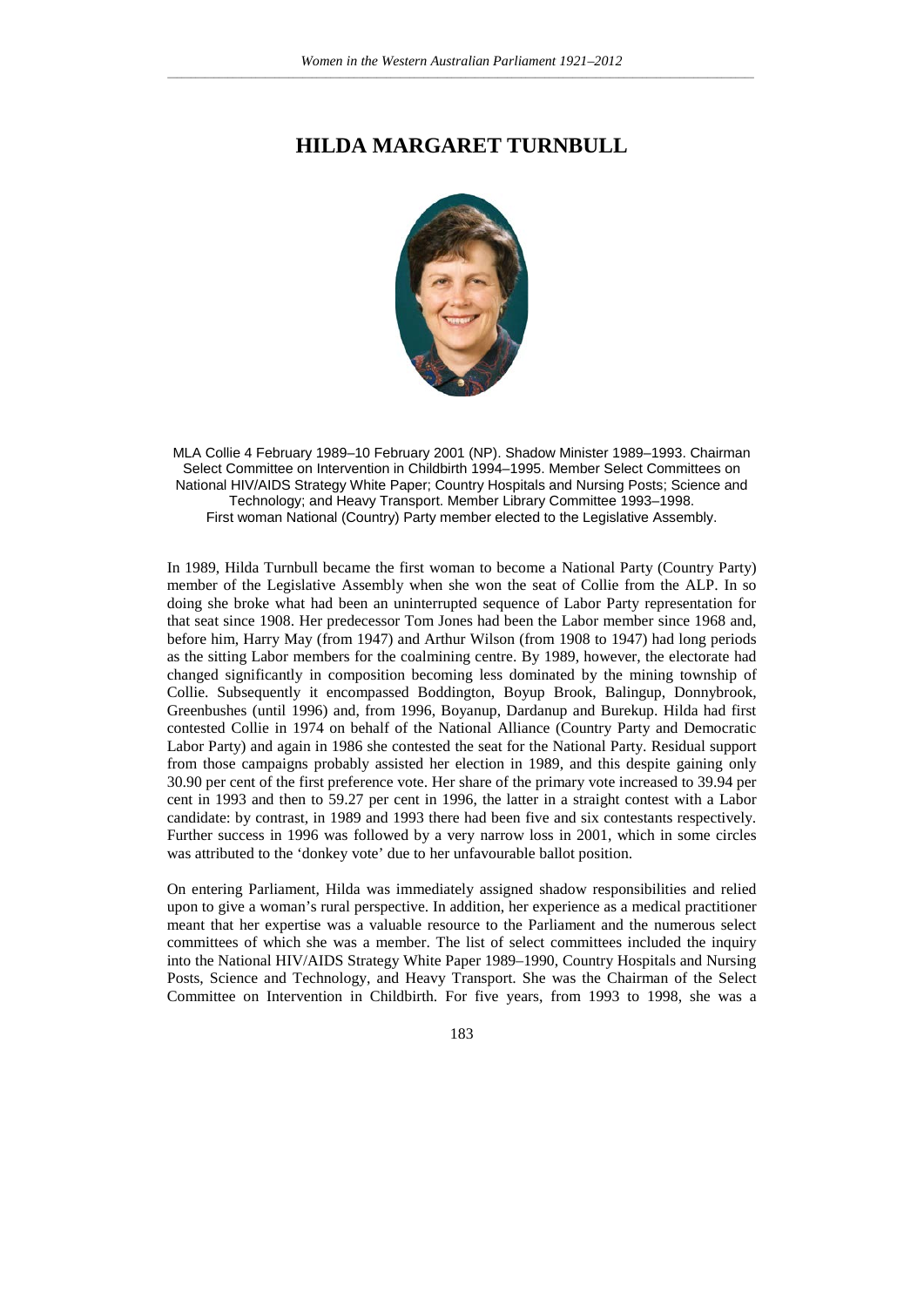member of the Library Committee. From the time the Coalition came to government in 1993, Hilda was chair of the coalition parliamentary committee on community affairs.

Hilda has had a long association with rural Western Australia. Although she was born in Perth on 15 January 1942, her parents, Tom and Betty Morcombe, were farmers in the wheatbelt. Sadly, her father died when she was only 12 years of age. She attended Coorow Primary School and then Methodist Ladies' College, before graduating from the University of Western Australia in 1965 with a Bachelor of Medicine and Bachelor of Surgery. From 1967, she was a general practitioner in Collie in partnership for 25 years with her husband, James Turnbull, whom she had married in Nedlands in 1965. Despite the responsibility of raising two sons and a daughter, Hilda's record of community service was formidable, including 11 years on the Collie shire council. For 25 years she was the chairperson of the Collie Welfare Council, which was responsible for the establishment of facilities such as a childcare centre. Some of her other memberships included the Collie Business and Professional Women, Apex Kindergarten Committee, Collie day care support group, Tidy Towns committee and Riverview Residence committee. She was vice patron of Collie St John Ambulance and a member of the Collie Parish All Saints Anglican Church as well as the Collie arts advisory council and the advisory committee of the South West Development Authority. For many seasons she was a member and honorary doctor for the Mines Rovers Football Club.

Given her rural links, one National Party plank which Hilda has frequently and strongly supported has been the rural weighting of electorates in Western Australia. Her argument has been that the Westminster system, upon which the Parliament of Western Australia is founded, is a democratic one based on communities of interest, historical circumstances and remoteness from government. For the economic good of Western Australia it is necessary, she believed, to base the drawing of boundaries upon considerations such as travel, the geography of the area and the socioeconomic interests of the region. Although she concedes there are grounds for discussion in some areas, in her view the National Party's 'vision and support for the weighted rural vote must continue'. She also believed that voluntary voting should be introduced as compulsory voting leads to much 'pork-barrelling' in marginal seats, whereas voluntary voting would make it more difficult for parties to identify marginal seats.<sup>[1](#page-2-0)</sup>

Another important matter for Hilda during her tenure as the member for Collie was the eventual decision of the Coalition Government to sign a contract for a coal-fired, governmentowned power station at Collie. Prior to the 1993 election, there was a proposal for a 600 megawatt station. Within a month of gaining government, the coalition energy minister, Colin Barnett, announced a \$575 million government-owned construction contract for a 300 megawatt coal-fired station at Collie. Hilda supported the Coalition's decision despite misgivings about the reduced scale of the plant. Earlier, too, whilst in government, the Labor Party had rejected the so-called Harman power option committee recommendation for the initial use of gas for a power station. Hilda recognised the potency of the gas option but argued for the reliability of coal and gave voice to the expertise in the energy industry that was present in the Collie area.

In analysing her arguments for coal rather than gas, it should be recalled that Hilda made some prophetic observations about the need to preserve the state's jarrah forests. As she told the Legislative Assembly in her Inaugural Speech:

<span id="page-2-0"></span><sup>1</sup> AM Archive ABC, Interview with David Weber, 19 January 2001.  $\mathbf{1}$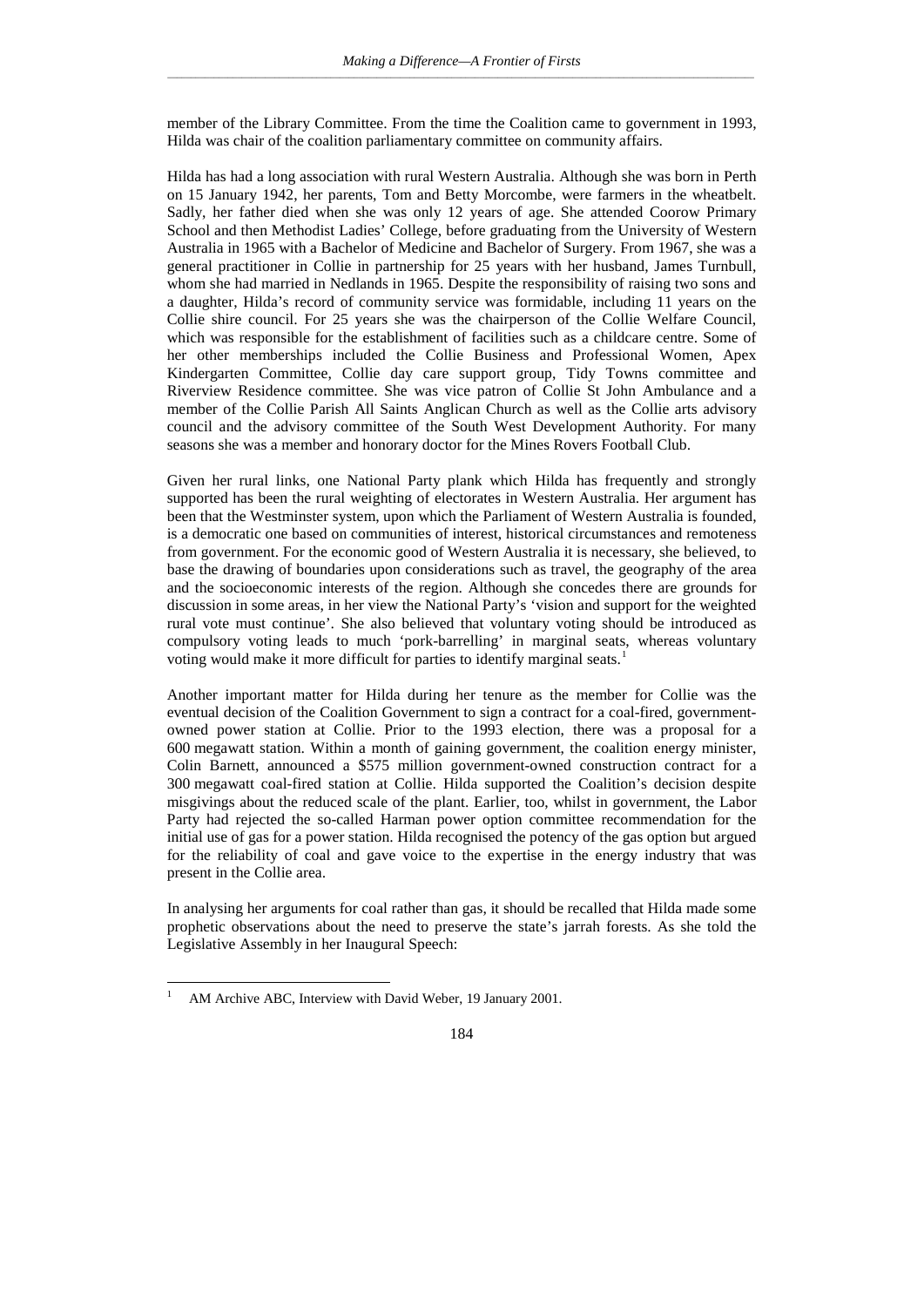We cannot afford to damage our jarrah forest when it is vital for water, for fuel, for domestic supplies, for tourism, for recreation and salinity control. There is a definite incongruity, a contorted logic, in allowing the rape of our jarrah forests at the same time as Western Australia is being advised to plant more trees to counter the salinity problem and the greenhouse effect.<sup>[2](#page-3-0)</sup>

In 1997, Hilda was the only Western Australian to be an accredited observer at the United Nations Framework Convention on Climate Change held in Kyoto. During that time she visited the Ohio nuclear power station and studied emerging hydrogen fuel cell technology.

Hilda was particularly pleased that in 1999 a large area of forest surrounding Wellington Dam was purchased by the Government with Wellington National Park to be created as part of the 1999 Regional Forest Agreement 1999. This, she believed, would greatly enhance the development of tourism in the surrounding towns and the South West. Indeed, during her decade in Parliament she has shown a strong commitment to the responsible sustainable management of the forest areas which cover almost one half of the area of the Collie electorate.

For the future she had a vision for the Collie coalfields as the Collie Lakes District with water in the final mine voids being rehabilitated and used for recreational fishing and agriculture. With this objective, she had been active in sourcing funding for research and trials in the management of the acidic water resulting from coalmining.

Interestingly, in an Address-in-Reply debate speech in July 1993, Hilda paid a special tribute to Bill Grayden, a longstanding member of the Legislative Assembly, who had given her active encouragement to pursue her commitment to ban tobacco products, or at least a ban on the advertising of such products. Later she was able to play a part in securing higher funding, autonomy and scope for research for Healthway. This agency had been established as an independent statutory authority in 1991 under a section of the Tobacco Control Act. In these connections she cited Bill Grayden as having once said:

The test of any member of Parliament would firstly be his sincerity, his judgement, his character and his desire to improve the quality of life of the community; such a test does not come along very often in this place but it does so occasionally and I suggest this issue is such a test.<sup>[3](#page-3-1)</sup>

Hilda was clearly of the opinion that Bill Grayden had abided by this test for some 40 years and at the same time she was indicating some of her thoughts on the role of a Member of Parliament. In her 'Reflections' in this volume, she espoused admiration for the rare qualities of leadership which her National Party leader, Hendy Cowan, had exhibited. However, despite the respect she has exhibited for these two long-serving male members, she considered that it is a characteristic of women that they more often prefer consensus to confrontation. Reflecting on her own political career 'as a parliamentarian, not a politician' she claimed that 'this desire for consensus may be women's great contribution to political life'.

Given her medical training and practice and long marriage to a doctor, it is not surprising that Hilda has frequently given public focus to health concerns and the need for continued medical research. It is imperative, in her view, that equalisation principles be applied for metropolitan

<span id="page-3-0"></span> $\mathcal{L}$ 

<span id="page-3-1"></span><sup>2</sup> *WAPD(LA)*, 4 April 1989, p. 154. <sup>3</sup> *WAPD(LA)*, 1 July 1993, p. 961.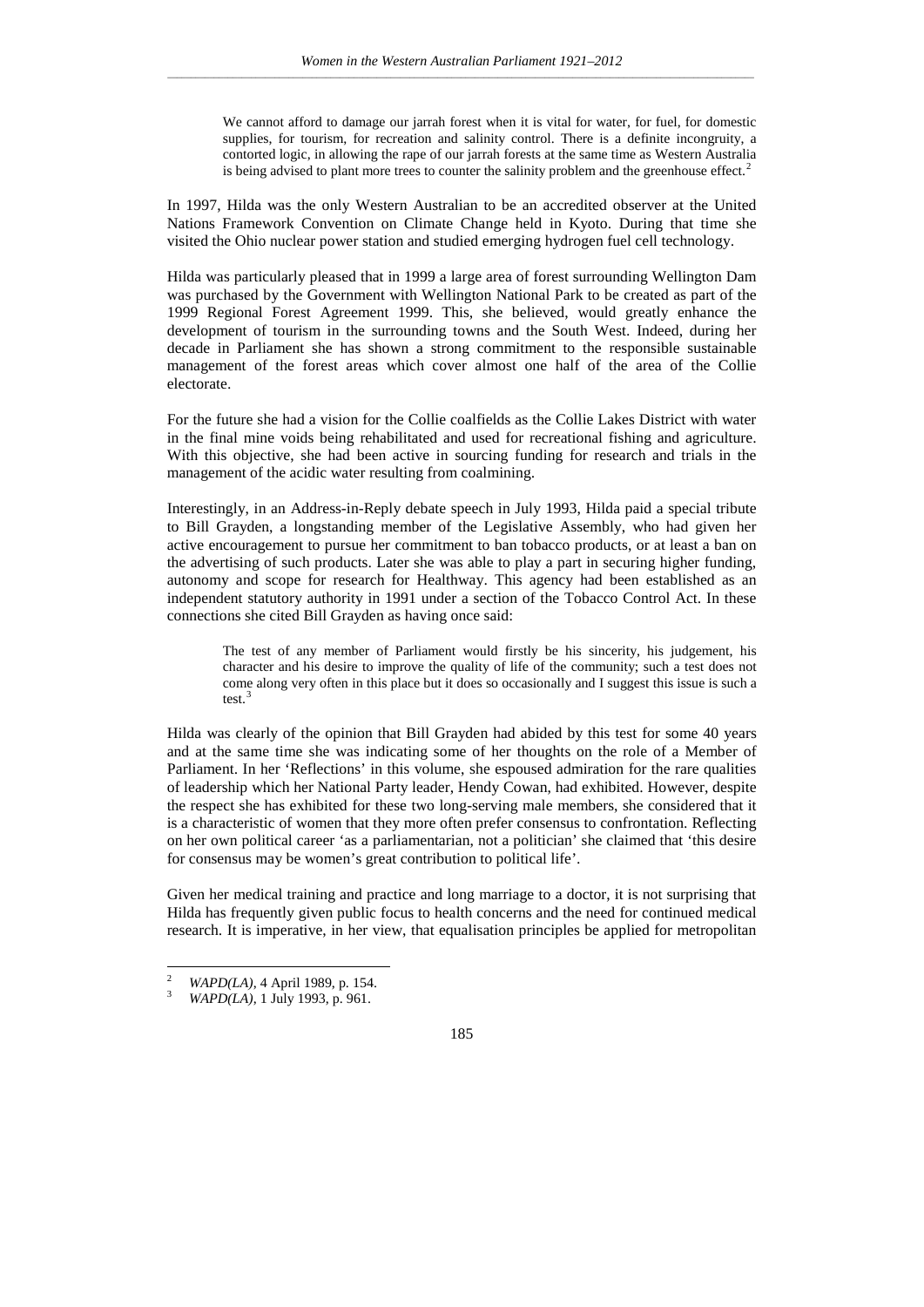and country hospitals and medical services, whereby equivalent levels are accessible for all citizens. Indeed, her commitment to adequate country services in areas such as health, education, transport, police, mining and agriculture have been constant. A corollary of this outlook is the need to provide opportunities to keep people and industries in the country areas of Western Australia.

Another area of special interest for Hilda is revealed in the strong stand she has taken in defence of families in the state's rural and urban communities. In total, she spent more than 20 years in the community, National Party and Parliament championing the cause of a taxation benefit for single income families who have dependent children. At one stage she voiced concern that 'families must be considered an endangered species'[4](#page-4-0) and many of her stances in the Parliament have been linked to the upholding of traditional values of the family, the church and the value of civic service. She followed this model in her career as a parliamentarian committed to a consensus model and in the process enhanced the standing of rural women in the Parliament of Western Australia.

After leaving Parliament, Hilda between 2001 and 2009 became a special projects officer for the Wheatbelt GP Network supporting general practitioners and nurses providing after-hours emergency care. Another venture, mostly at the same time, was Well Women's Clinics in country towns with no woman doctor. For five years, from 2004 to 2009, Hilda was also a board member of the Asthma Foundation. She retained her strong environmental commitment and between 2001 and 2007 was chairperson of the Centre for Sustainable Mine Lakes. Following her parliamentary service, she moved with husband Jim to live in Subiaco with a right to believe that before, during and after Parliament, she had 'made a difference'. However, the desire to remain politically active was still prevalent with a decision in early 2012 to become one of the founding 30 members of a lobby group to rally against the Barnett Government's Perth waterfront redevelopment plans. As her 'Reflections' indicate, this was only one of a number of matters to which she devoted attention, with a consensus style, as part of valuing 'our hard won freedoms to actively participate in our democratic society'.

### *Reflections by the Member on Her Parliamentary Career*

(*These Reflections were written in 1999.)*

Hilda Turnbull—a parliamentarian, not a politician.

I was catapulted into politics in 1974 when I accepted the challenge to stand for the Country Party and the Democratic Labor Party Alliance in the state elections. At that time, I was the mother of three young children, working as a general practitioner and married to a country doctor in the Collie community.

In 1989, at my third attempt in 15 years, I was elected to the Parliament. I see this long involvement as an apprenticeship. During this time I developed my philosophy that being a parliamentarian means 'representing the people'. I have never called myself a politician—I am a parliamentarian.

<span id="page-4-0"></span><sup>4</sup> *WAPD(LA)*, 16 May 1990, p. 977.  $\overline{4}$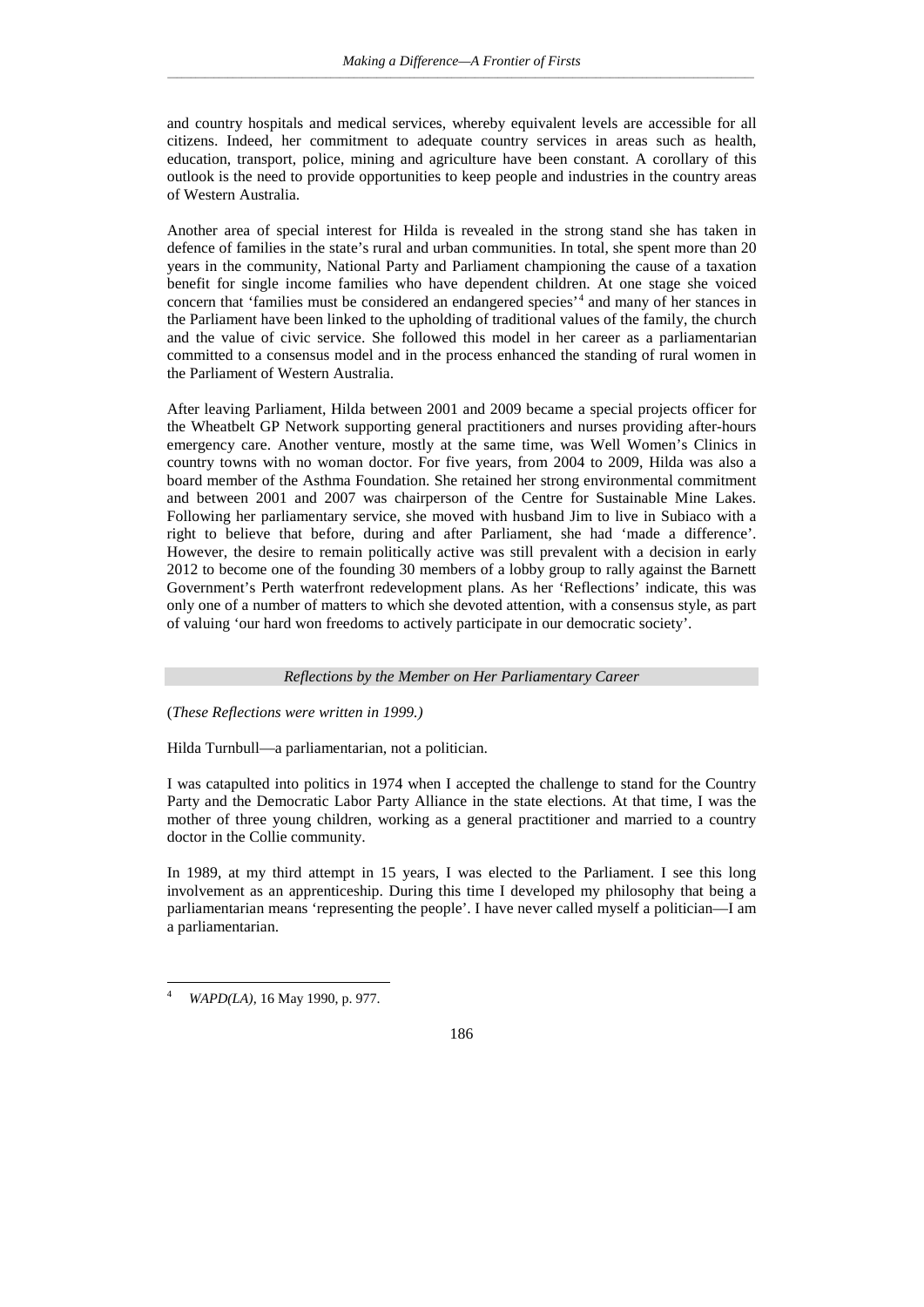My election was part of forcing along the decision to build a coal-fired power station for the benefit of jobs in Collie, cheaper, competitive electricity prices and stricter environmental standards.

I see representation as being on three levels—the individual within the electorate, the districts within the electorate and the electorate within the state. A prime example is the fight to develop legislation for an equitable sharing of water. This issue encapsulates all the issues with which I have to deal. I need to consider the rights of the individual landholders; the needs of different interest groups within the electorate; and the future water needs of the state.

There are four reasons why I chose to belong to the National Party:

- the National Party is the only party which allows a conscience vote on any issue;
- National Party policy is determined locally by party members;
- the National Party has a family focus and this corresponds with my beliefs; and
- I believe in maintaining the weighted rural vote—a National Party principle.

Country people know the difficulties of living in the country and how hard it is for rural areas to get services, which are often taken for granted by city people. It will be worse if we do not keep the advantage of this weighted rural vote for country. Some people believe in having electorates with equal number of voters; however, in Western Australia, country people still have some equity of representation with 23 country and 34 city electorates. With one vote, one value there would be 16 country and 41 city electorates. All country people should treasure the weighted rural vote, otherwise how could the interests of all the people in large rural electorates be served?

My very strong belief is that all country people, whether they be in towns, on farms or in mines, are a severely disadvantaged group. The only place they have equality of access is the Parliament. To try to achieve this is the role of a parliamentarian.

I believe passionately that Western Australia must support our inland country towns. How will Western Australia survive if we only have fly-in fly-out, drive-in drive-out raiders who plunder and rape our mines, farms, waterways and forests? How will we survive if people do not live in the areas, if they do not have a strong commitment to a sustainable management of our land?

People who live in inland areas must have equality of opportunity and amenities with people in cities and coastal towns. The fight to maintain living standards in the country is neverending. While there are always critics, I know my efforts have helped to keep people and industries in the country, in particular services such as schools, health services transport, police, mining, CALM (Conservation and Land Management) and agriculture personnel.

To me, an amazing fact of politics is that no two politicians are the same. Everyone is different. Everyone would like to achieve their own agenda, and so Parliament is where you become a politician.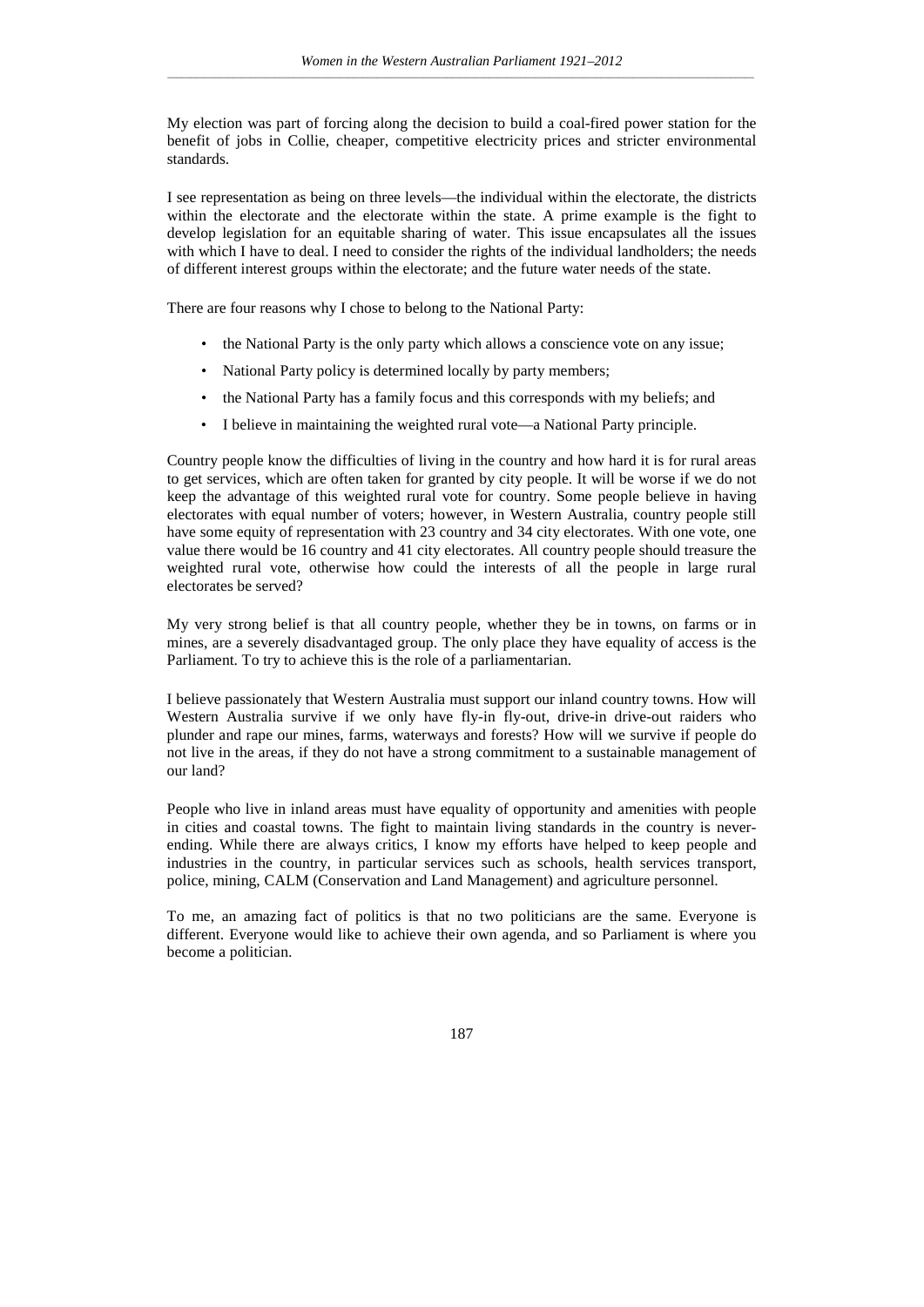Being a woman in Parliament has been an interesting experience. There have been times when I know my ideas would have been more readily accepted had I been a man. Back in the electorate I find no disadvantages in being female, but Parliament still has some way to go in accepting women as equals in every respect, particularly in the leadership role.

It has been very interesting to learn how to interact with all these different personalities to achieve the results I want. My tactics have certainly been different from those of men. Instead of confrontation, I keep quiet, reassess the situation, design a way around it—a flank alternative, if you like—and work to mould a team approach. The desire for consensus may be women's great contribution to political life.

True leadership is a very rare ability and is far more than charisma. There must be commonsense, dedication, sheer hard work and a solid track record. I have been privileged to work with Hendy Cowan as the Leader of the National Party and Deputy Premier of the state. To me he epitomises leadership.

My husband and my electorate officer are essential members of my team. My husband is my backstop and the voice of reason when everything else is in chaos. His advice throughout my professional life, whether as a doctor, a speech maker, policy designer, community worker or parliamentarian, has been invaluable.

My electorate officer, Valerie Hawks, was priceless. We were a harmonious, and I believe very effective, partnership for over 10 years. It is very much a team effort based on mutual respect and a close friendship which developed over the years.

My good fortune was to represent the best electorate in the world. It is widely diverse and includes the mining and agricultural sectors. I've been privileged to be part of vital issues such as the fight to build the new power station and the negotiations over the availability and sharing of the water and the balance between forest in reserves and sustainably managed production forests.

Over the years I've tried many methods of meeting the demands on a parliamentarian. Of course, being a member in a marginal seat presents its own unique challenges. I work hard to ensure that all are well represented. I try to work closely with Ministers, directly with officers of government departments, and actively with community groups.

At times the enormous avalanche of paperwork, constituents' needs, conflicting demands and the impact of constant change threaten to engulf me. I cling to my life raft of prayer—prayer for calm and the capacity to get my priorities right. I have a strong belief that all things work together for good for those who trust in God.

Diligent, hard work and constant attempts to communicate with all constituents leaves little time planning for the future. Yet I have a strong conviction that I must play a very active part in planning for the future of my electorate. This is the parliamentarian's challenge—to build for the future—and as a woman, mother and parliamentarian, this has been my constant, though admittedly sometimes elusive, mission.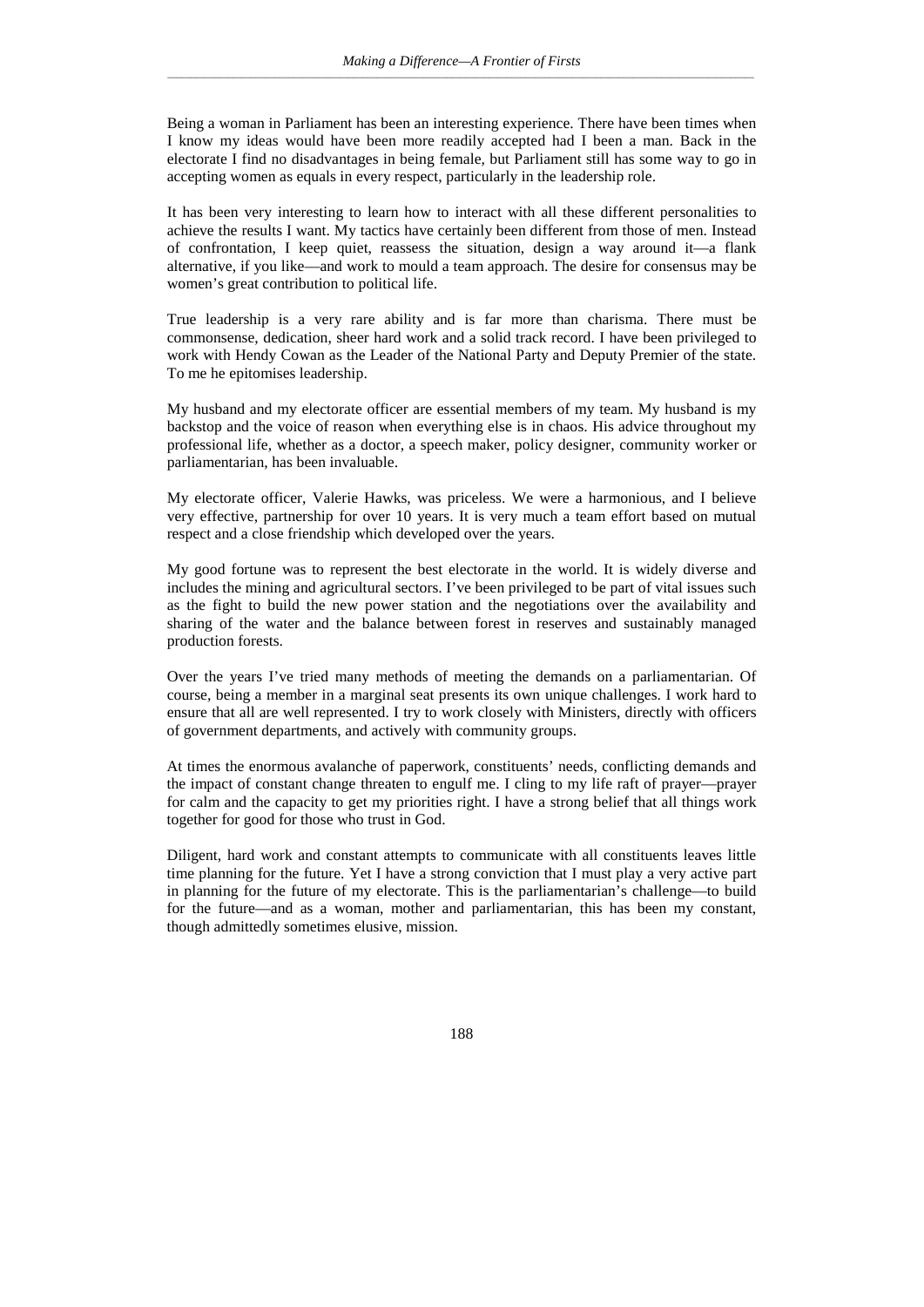#### *Addendum to Member's Reflections (written in 2012)*

Looking back in 2012 it is a reminder that in the twentieth year of Healthway I can reflect with great satisfaction on the effectiveness of the health promotion foundation which I helped to bring into existence.

In 1988, the Donnybrook branch of the National Party presented a very controversial motion to ban tobacco advertising in all media under state law to the state conference. The passage of this by a very small majority resulted in large financial losses to the party as tobacco companies ceased donations.

Within weeks of my election, the Labor Government brought on the Tobacco Control Bill and legislation to increase the tobacco tax with a designated fund to compensate organisations for lost tobacco company sponsorship. During the passage of the Bills I was able to negotiate much higher funding, scope of activity in research and autonomy for Healthway.

Twenty years on, it is fantastic to see the anti-smoking message has been so successful. This is due to excellent research resulting in well targeted health promotion campaigns. A lot of the lessons learnt and implemented can be adapted to other health promotion programs.

In 2001 I lost the election by 34 votes. I had expected a larger loss due to the Pauline Hanson party activity following the deregulation of the white milk quotas. I believe things happen in 'God's time'. It was time for my retired husband Jim and me to leave the Collie electorate with the Labor Party in government.

As chairperson of the Centre for Sustainable Mine Lakes, in 2002 I continued with my commitment to sustainable water management in the Collie coalmine basin and lobbied the Labor Government to continue funding the CSML. The research into remediation of acidic water trials of its usage continued under the direction of the CEO, Curtin Professor, Louis Evans.

Since 2007, a full-scale marron aquaculture project using remediated mine void water has been established with funding from Wesfarmers Coal, State and Federal Governments and royalties for regions. The Ngalang Boodja Council Aboriginal Corporation manages and staffs the aquafarm with the continued assistance of Louis Evans.

So, in 2012 Collie is slowly progressing towards my vision of claiming the title of the Collie Lakes District of Western Australia.

I continue to be passionate about the rights of all people to equity in all spheres of government activities and services. For eight years I worked for the Wheatbelt GP Network supporting general practitioners and nurses providing after-hours emergency care in the wheatbelt. I also participated as a GP in Well Women's Clinics for country towns with no woman doctor.

In 2007, following the passage of the Labor Party's One Vote One Value Bill, there was a redistribution which moved six country seats to the metropolitan area. This was tipped to be the end of the country-based National Party. I was asked to join the very committed group who designed the National Party submission to the Electoral Commission. The submission focused on the requirement for five Legislative Assembly seats in the Legislative Council Mining and Pastoral Region and the necessity to maintain community of interest in the